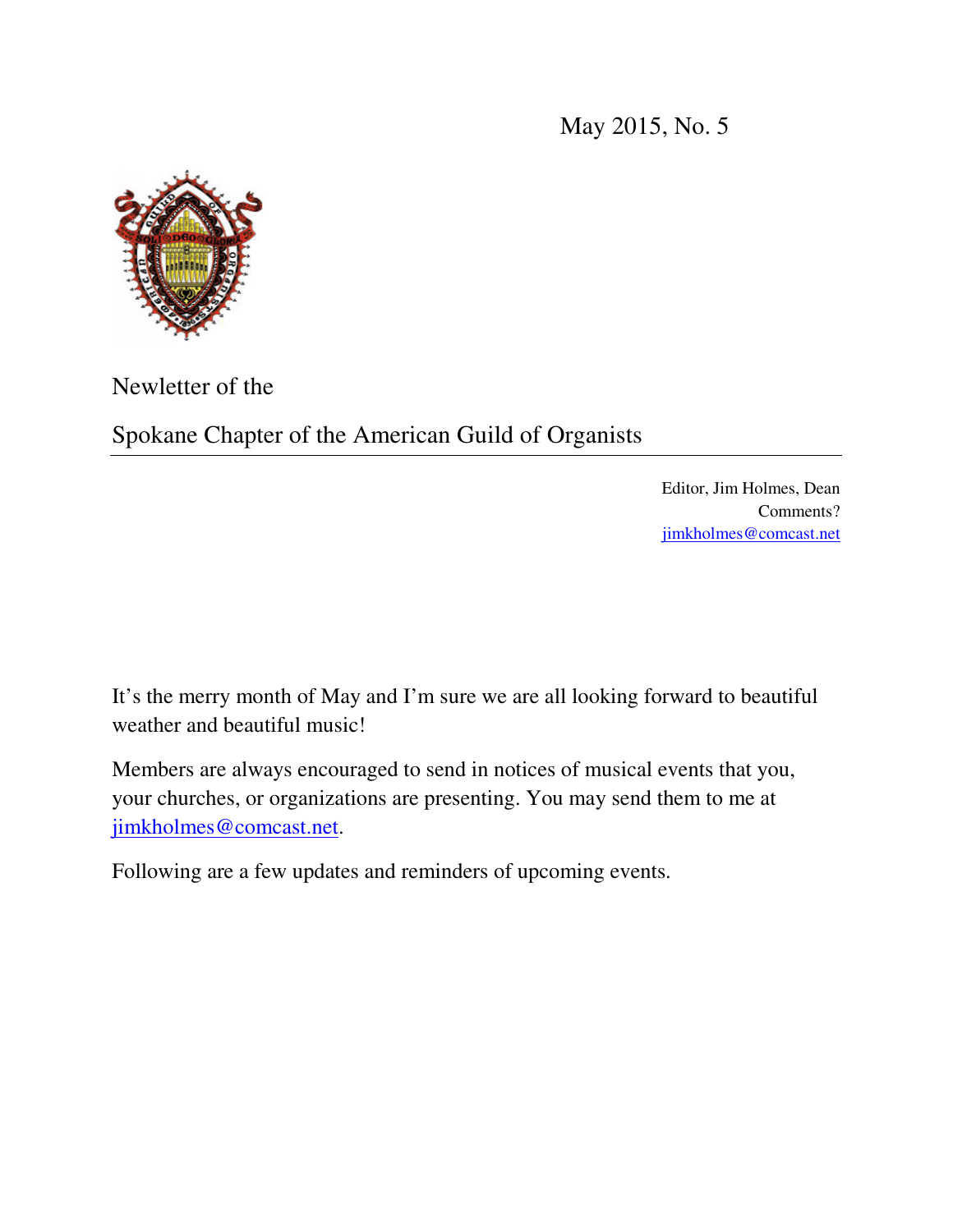#### **Summer Picnic**



The Czoskis, sadly, will be unable to host the summer picnic this year on June 14th.

In lieu of that, we will have a picnic and a general membership meeting that same date at St. Mark's Lutheran Church at 3:00pm. This will be a wonderful opportunity to come together, share good food, and discuss AGO Chapter issues.

The purpose of the picnic/membership meeting will be, first, to socialize, then to review the past year, outline what events are already planned for the upcoming year, hear reports from the Board, solicit ideas from membership for programs for the coming year, and have a general discussion of concerns. It will be a time for you to share your ideas about the future of the Chapter!

A committee, consisting of Janet Ahrend, Nisha Coulter, and Carolyn Payne, has been formed to present a slate of candidates for next year's Board. The candidates will be presented at the June 14 picnic and membership will be asked to vote. Of course, nominations can be presented from the floor. It is important that we have a large turnout for the election.

Everyone should plan on bringing a dish to share.

A reminder will be sent out closer to the date, but put it on your calendars now.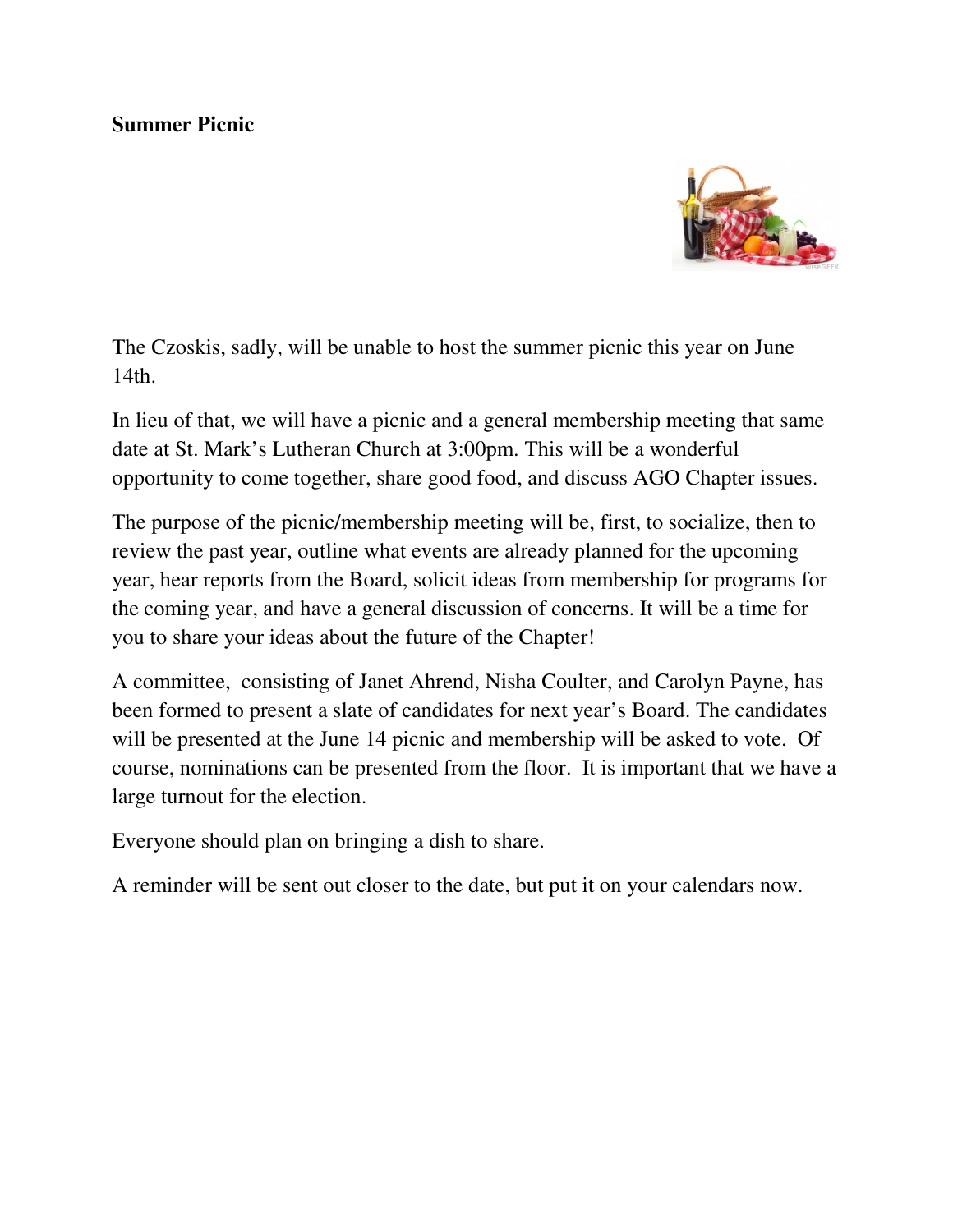#### **Spokane Musicfest's Organ Division**



A reminder about Musicfest coming up next week!

Spokane Musicfest's Organ Division will take place on May 12, 2015 at St. John's Cathedral beginning at 9:30 a.m. This year's adjudicator will be Mel Butler from Seattle, WA.

Mel Butler will give a workshop beginning at approximately 11 a.m. for about an hour on Hymn Playing. Many AGO members have come to Musicfest's Organ Division in the past, and we again, would love to have representation in the audience from Spokane AGO members...should their time permit. Also, any AGO member would be welcome to attend the workshop to be given by Mel Butler.

There will be a no-host luncheon following the workshop!

Should you have any questions, please call Sally Dotson, chairperson, at 448-8726 or mailed at: sldjed@q.com.

Thank you your continued support of Musicfest Northwest's Organ Division!!!

Sally Dotson Organ Division Chairman - Musicfest Northwest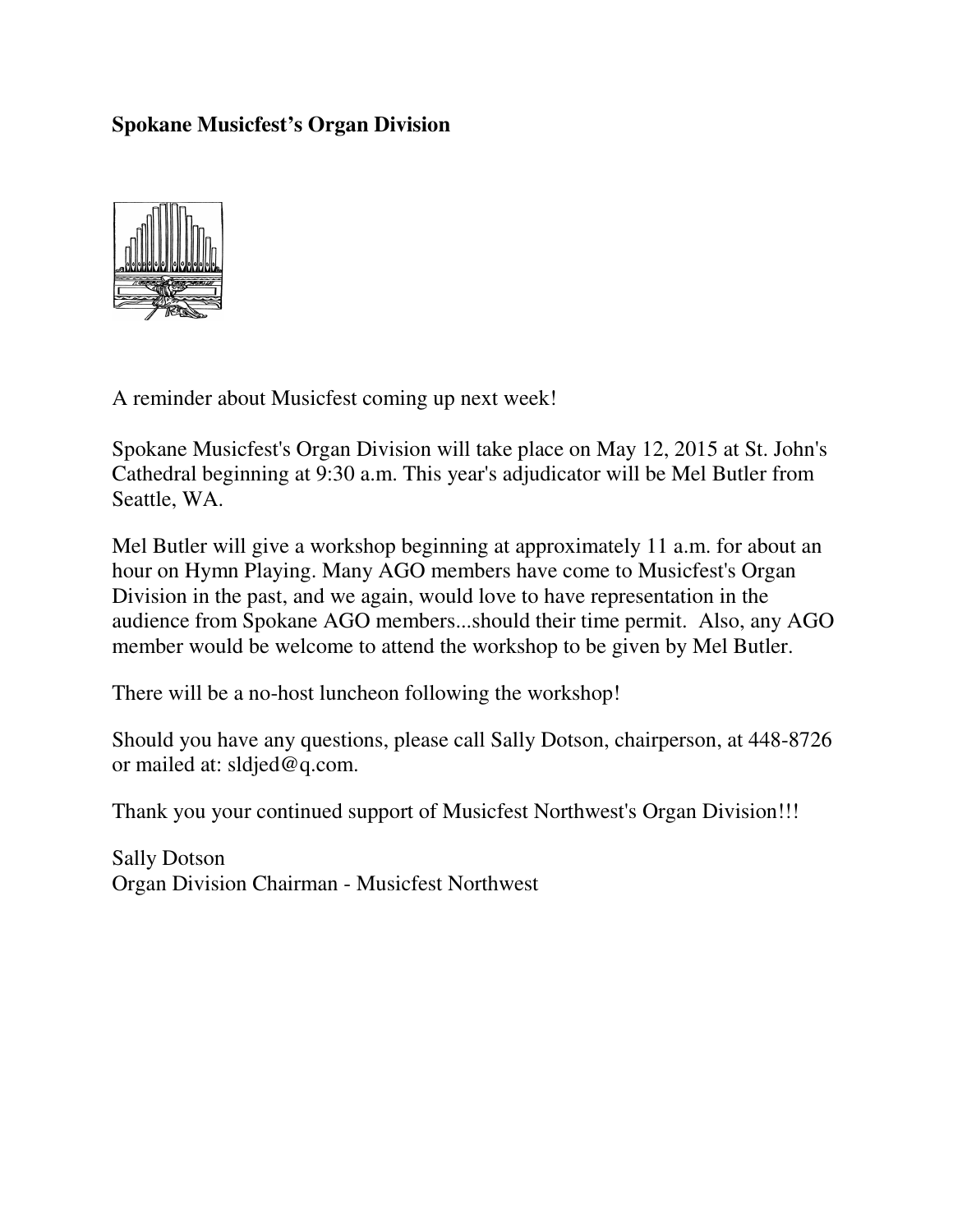# **The Joy of Bach: A Spring Concert**

You are cordially invited to attend a musical event at St. John's on May 31, 3:00pm.

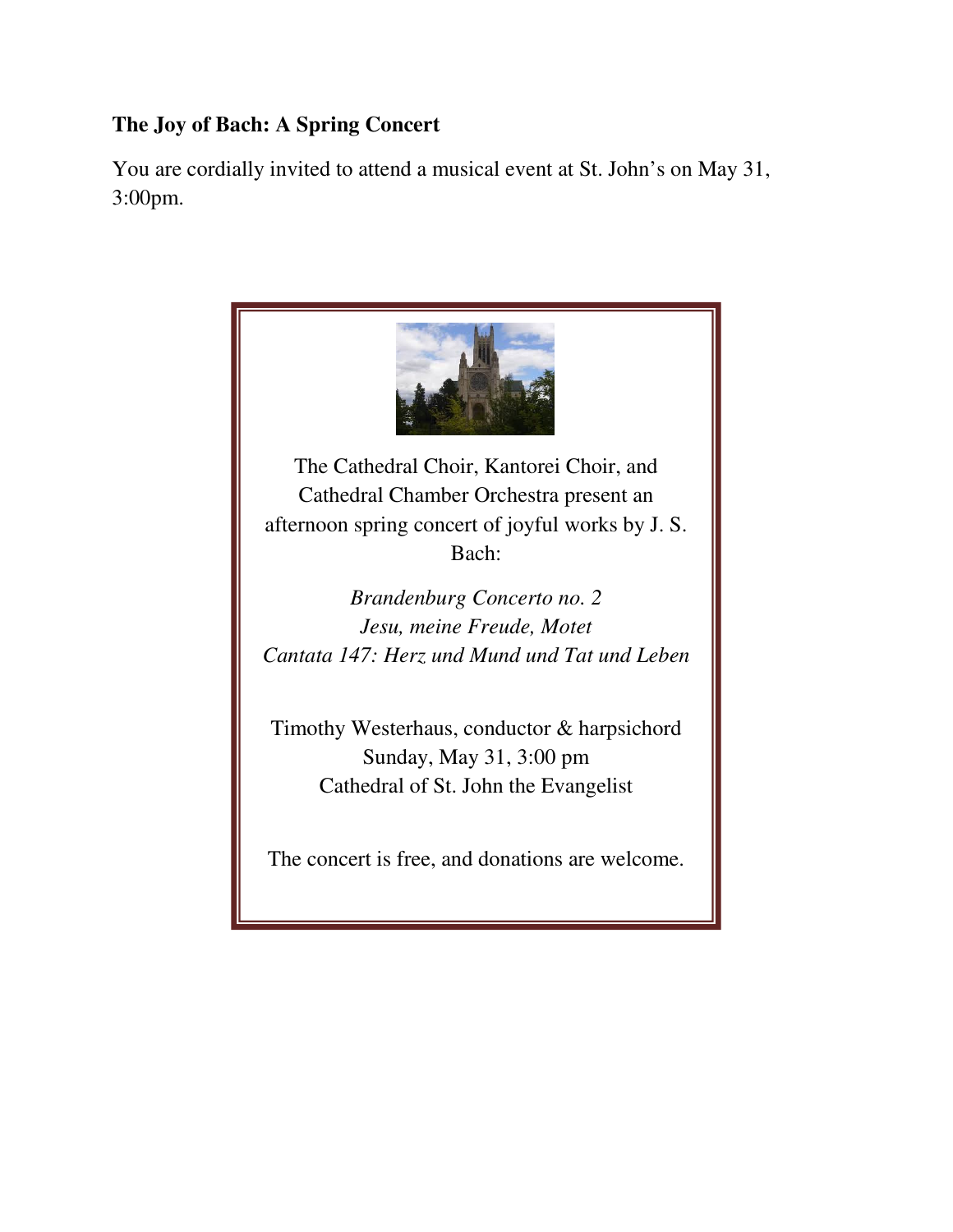### **Chapter Website**

Many thanks to Bob Collins for maintaining our Chapter website, which you can visit at http://www.spokaneago.org/

A lot of interesting information is there, so take a bit of time and have a look.

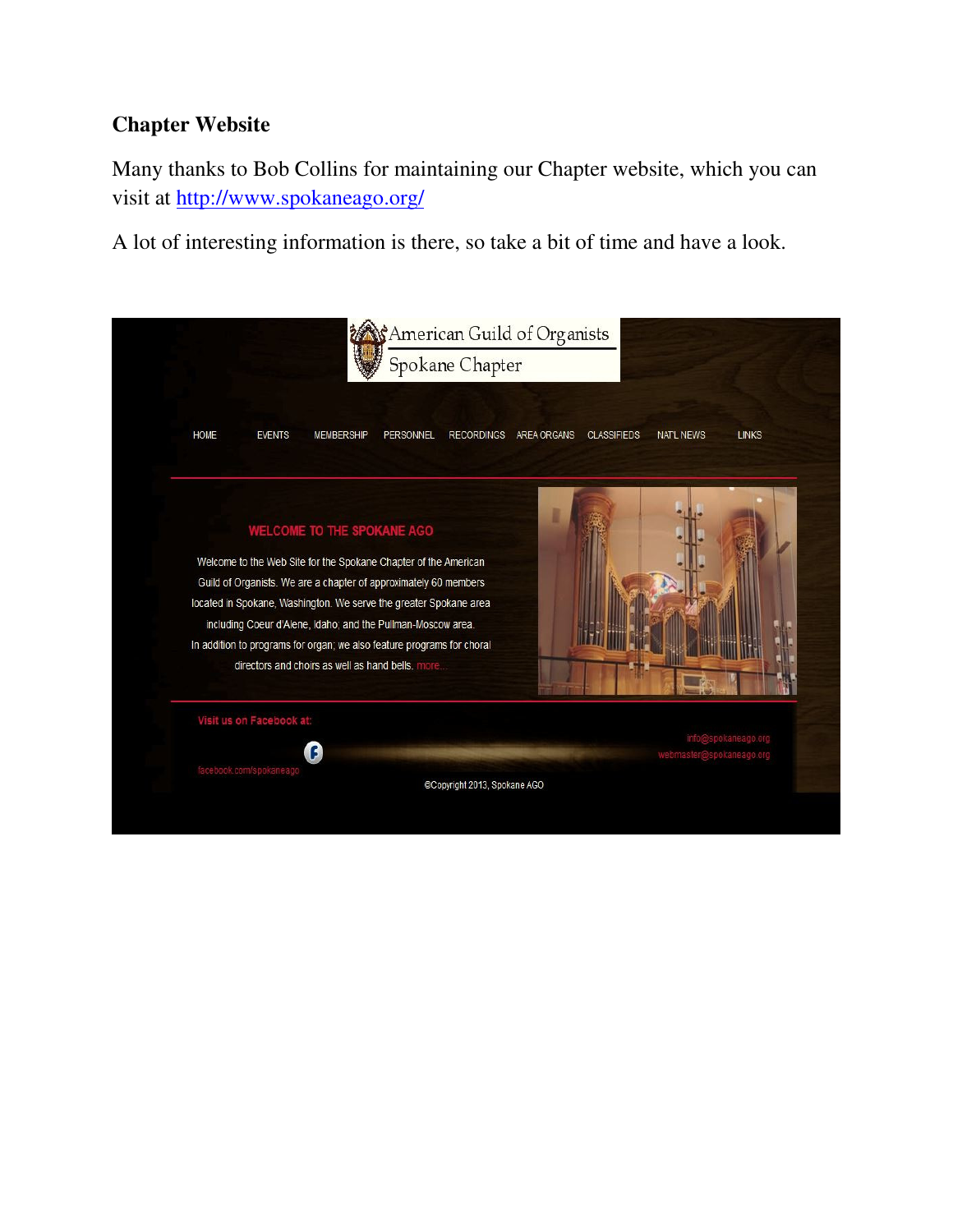## **Organ Concerts Highlighting "The Year of the Organ"**

A continuing reminder about upcoming organ concerts planned for the coming year. What a treat to be able to hear these two artists.

**Andrew Unsworth St. John's Cathedral**  Concert, October  $11<sup>th</sup>$ , 2015, 4:00pm Master Class, October  $10^{th}$ , 10:00am



Andrew Unsworth**,** a Tabernacle organist since 2007, was raised in Potsdam, New York, in a family of musicians. He received a bachelor of music degree in organ performance and pedagogy from Brigham Young University and went on to receive master's and doctoral degrees in performance practice from Duke University.

Andrew has served as music director at St. Paul's Lutheran Church in Durham, North Carolina, organist and assistant director of music at the Cathedral of the Madeleine in Salt Lake City, and assistant professor of music history and organ at Stephen F. Austin State University in Nacogdoches, Texas. He was a featured soloist at the Organ Historical Society and the American Guild of Organists in 2003

#### **Christopher Houlihan**

St. John's Cathedral February  $14<sup>th</sup>$ , 2016, 4:00pm



Christopher Houlihan, a young American musician, is widely acknowledged as one of the brightest stars in the new generation of organists, praised by the media as "gifted" (New York Times), "dazzling" (Wall Street Journal), and "eloquent" (Los Angeles Times). Still in his 20's, Houlihan's international performing career is well underway, having performed in celebrated venues in major cities across North